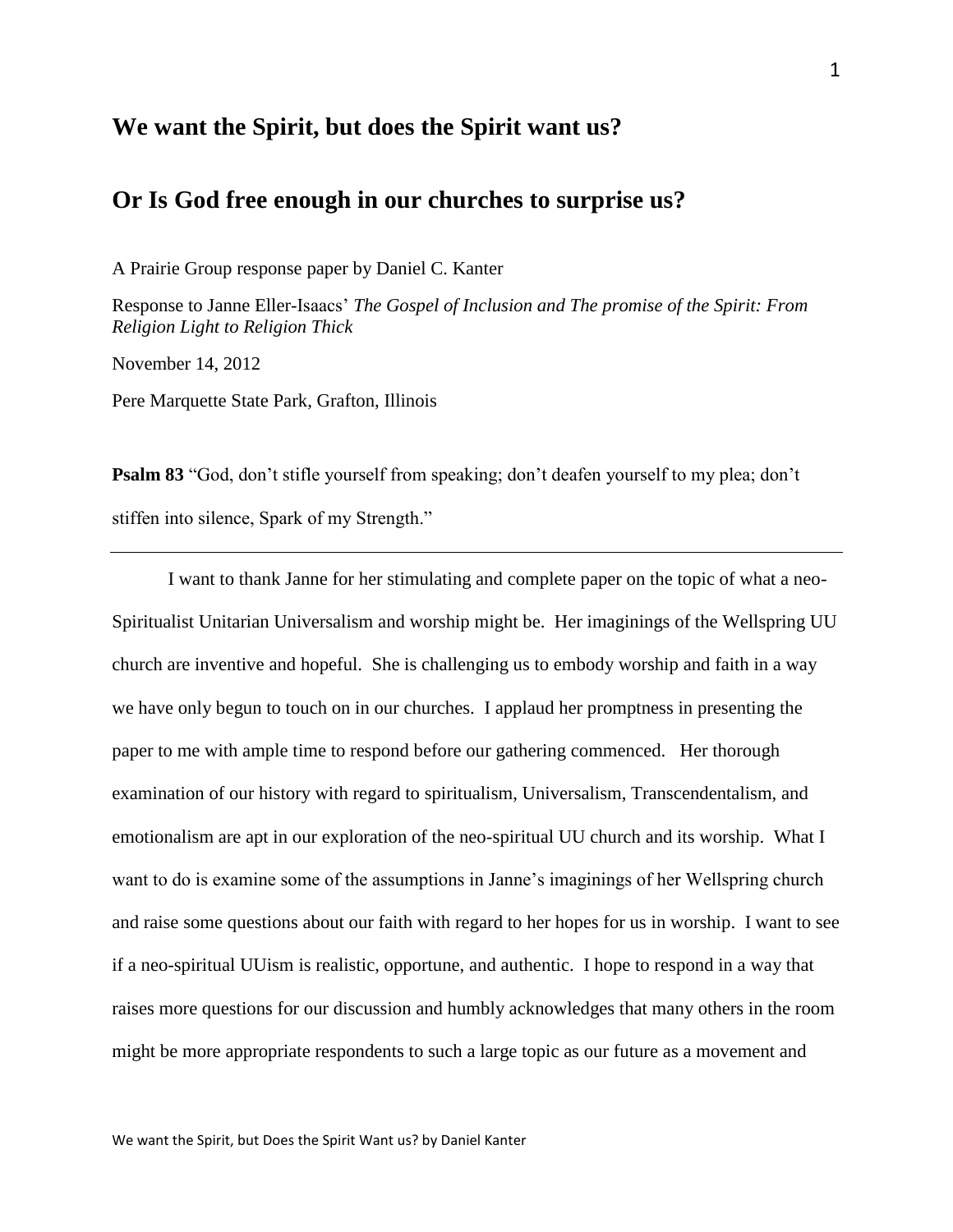faith. I want to focus this response more directly at worship and her Wellspring church order of worship rather than treat the entire history provided to us by her exploration.

Janne points us in the direction of a neo-spiritualist Unitarian Universalism when she says, "I want congregations that are thriving and spirit filled… (with) opportunities for people to have divine encounters within, among and beyond in the larger world and in the world of divine encounter." In order to accomplish this we would need:

- 1. Shared spiritual practices.
- 2. A spirit of hospitality and belonging.
- 3. And spirit filled worship

Let us examine each of these assumptions.

First, the notion of spiritual practice as important to faith is foreign to none who have thought about the religious and spiritual life. The first question I have for Janne is what is the meaning or "shared"? Shared could imply mandatory or binding. In my experience any time the words "required" or "mandatory" appear in planning our faith's future I hear the uproar of objections from members of our churches who stand firm on the requirement of 'no requirements!' Our colleague Fred Muir implied this in his Berry Street lecture this year when he challenged us about our commitment to individualism and its confusion with individuality. Fred said, "*We are being held back and stymied - really, we are being held captive - by a persistent, pervasive, disturbing and disruptive commitment to individualism that misguides our ability to engage the changing times*." i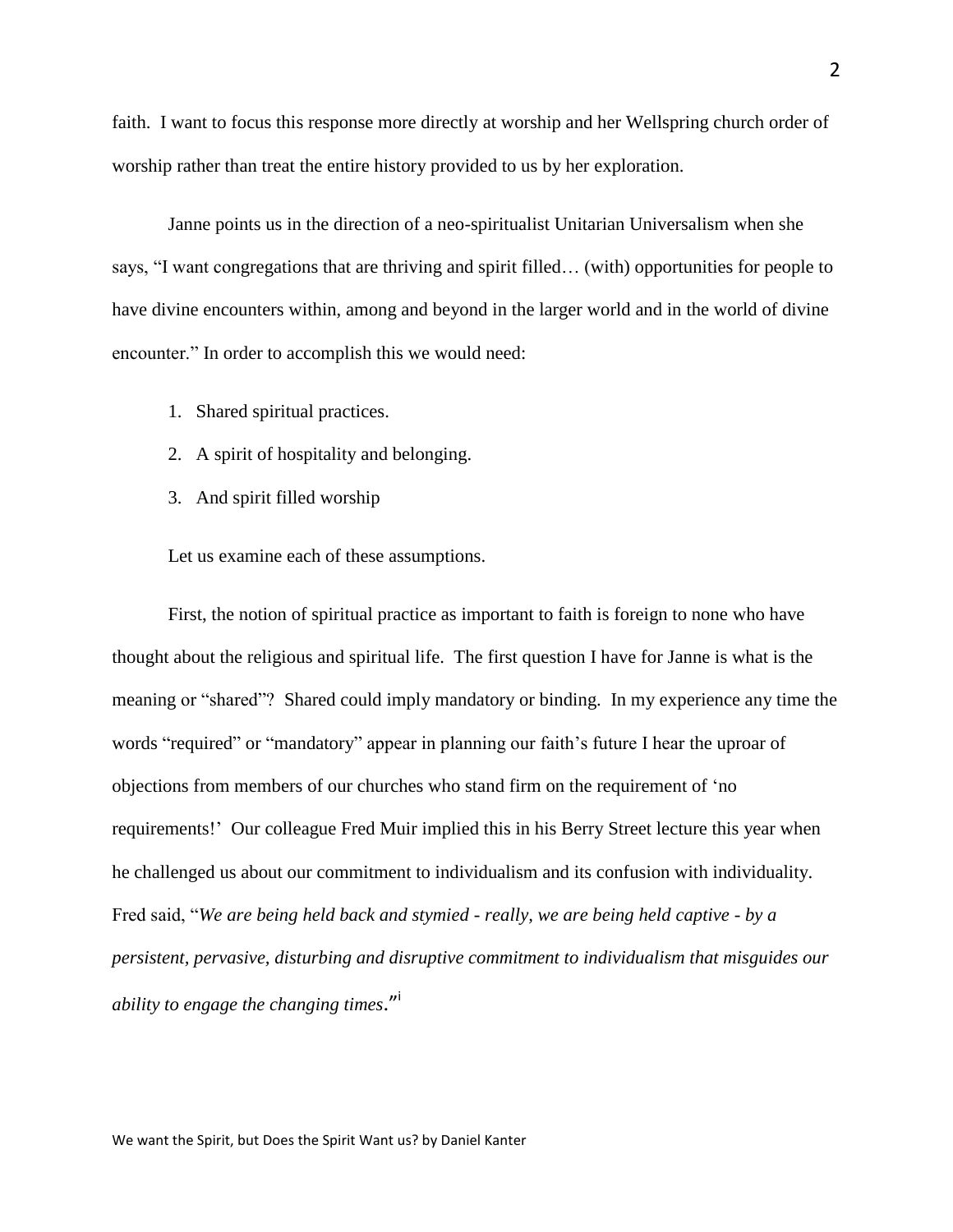By and large the current membership of UU churches seems committed to a staunch and vocal lack of obligations being put upon their spiritual lives. All the same, I agree with Janne that spiritual practices can save us. Robert Wuthnow points out in his book *After Heaven* that, "*Spiritual practices require individuals to engage reflectively in a conversation with their past, examining who they have been, how they have been shaped, and where they are headed. Spiritual practices have a moral dimension, for they instruct people in how they should behave toward themselves and with each other, but these practices are also an item of faith, encouraging people to walk each day with partial knowledge and in cautious hope*."ii (Wuthnow 16)

Janne is right that a church or UU community that nourishes spiritual practice as a central element of its life can thrive. Again Wuthnow agrees that, "*Practice-oriented spirituality can best be nurtured by practice-oriented religious organizations…that define their primary mission as one of strengthening the spiritual discipline of their members*."iii (Wuthnow17) To achieve this though, it might require us to necessitate practice as a primary part of membership in our churches which could be a cultural shift from the individualistic, "no requirement" culture we have today. We may or may not be able or willing to do this. Wuthnow encourages us that, "*to say that spirituality is practiced means that people engage intentionally in activities that deepen their relationship to the sacred. Often they do so over long periods of time and devote significant amounts of energy to these activities…causing people to engage in service to others and to lead their lives in a worshipful manner."iv* (Wuthnow169) Whether UU's are suited to living in this deep a commitment to spirituality and service in a "worshipful manner" is a question to ponder. The answer may be up to us, as Janne points out, it may take a new church with a new vision to create a deeply grounded and willing UU religious community.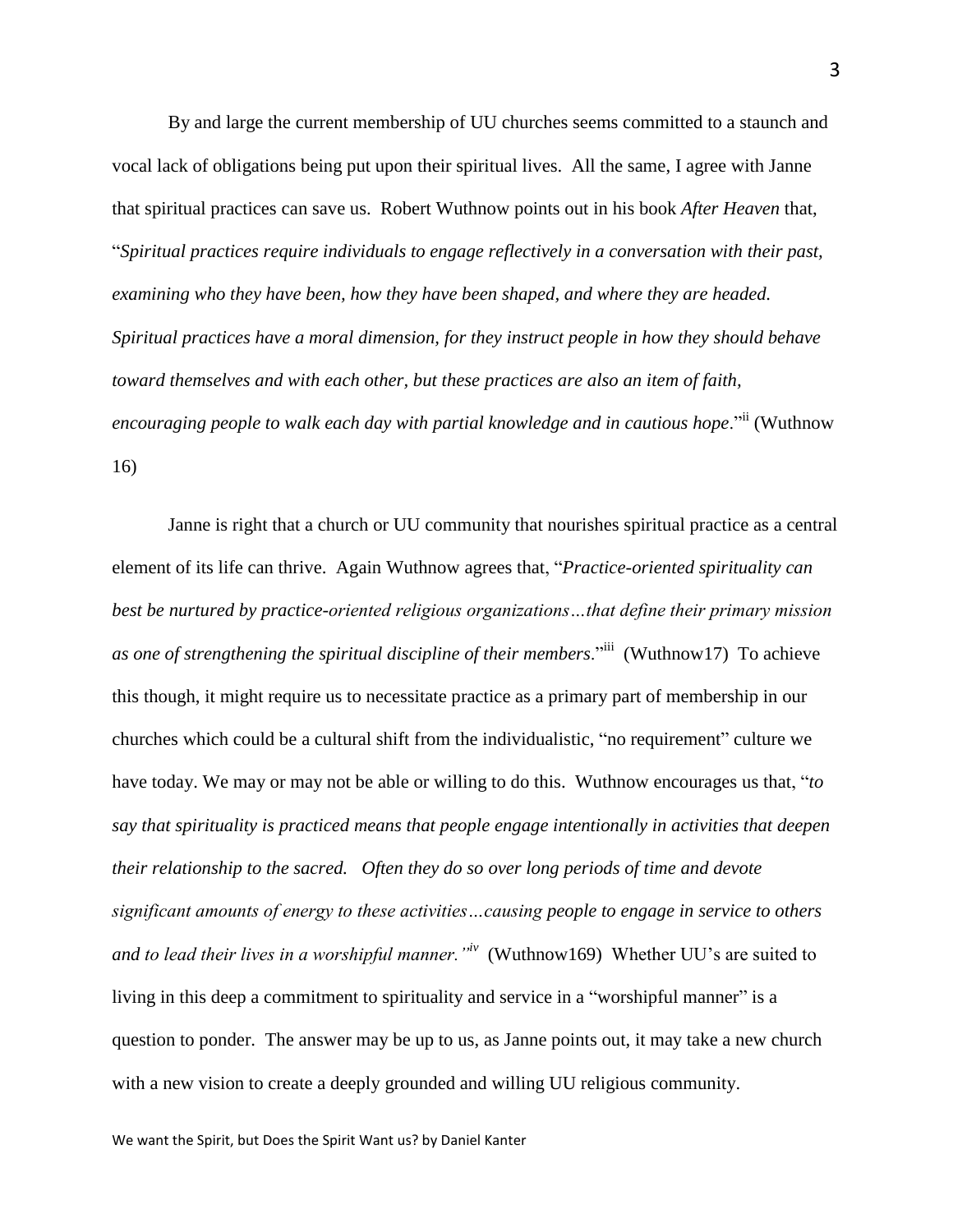Janne's second point is that we need a spirit of hospitality which has been embraced by many UU churches and preachers speaking particularly about radical hospitality although in reality, its practice may be irregular and aspirational at best. We might agree that to enter into worship we should be met with a joyful hospitality coming from those with deep and centered spiritual lives. Janne states that a vital spiritual UUism will live in a way that embraces a renewed commitment to hospitality. We probably don't have to describe the difference between the beaming genuine smile of the usher that greets us at the sanctuary door with kind words of welcome versus the weathered disgruntled usher who seems to believe he is doing us a favor being at the door at all thank you very much. Hospitality requires joy and challenges us to find it, teach it, and embrace it as a value. It is also found in the church in numerous other ways. It is present in greeters who meet visitors at the curb as well as in ways in which we make orientation to the events and documents in worship easily understood. It is present in the use of broad and welcoming language from the pulpit, in the type of representation of the church community found its worship leaders, and in finding ways for visitors and members to take action that very day to act on their values rather than pointing to opportunities weeks away. Pentecostals led the way in worship representation by integrating their churches in the early  $20<sup>th</sup>$  century with many successes and failures. Where they broke through in this regard was in diversifying their leadership in worship with women and children as early as the turn of the century.<sup> $v$ </sup> (Wacker105) Hospitality is a mindset that imbues everything the church does and requires a willingness to risk old habits for new ones. Ana Marie Pineda in an essay on hospitality wrote, "*Hospitality is made up of hard work undertaken under risky conditions, and without structures and commitment for welcoming strangers, fear crowds out what needs to be done. Hospitable places where guests can disclose the gifts they bear come into being only when people take up this practice and grow*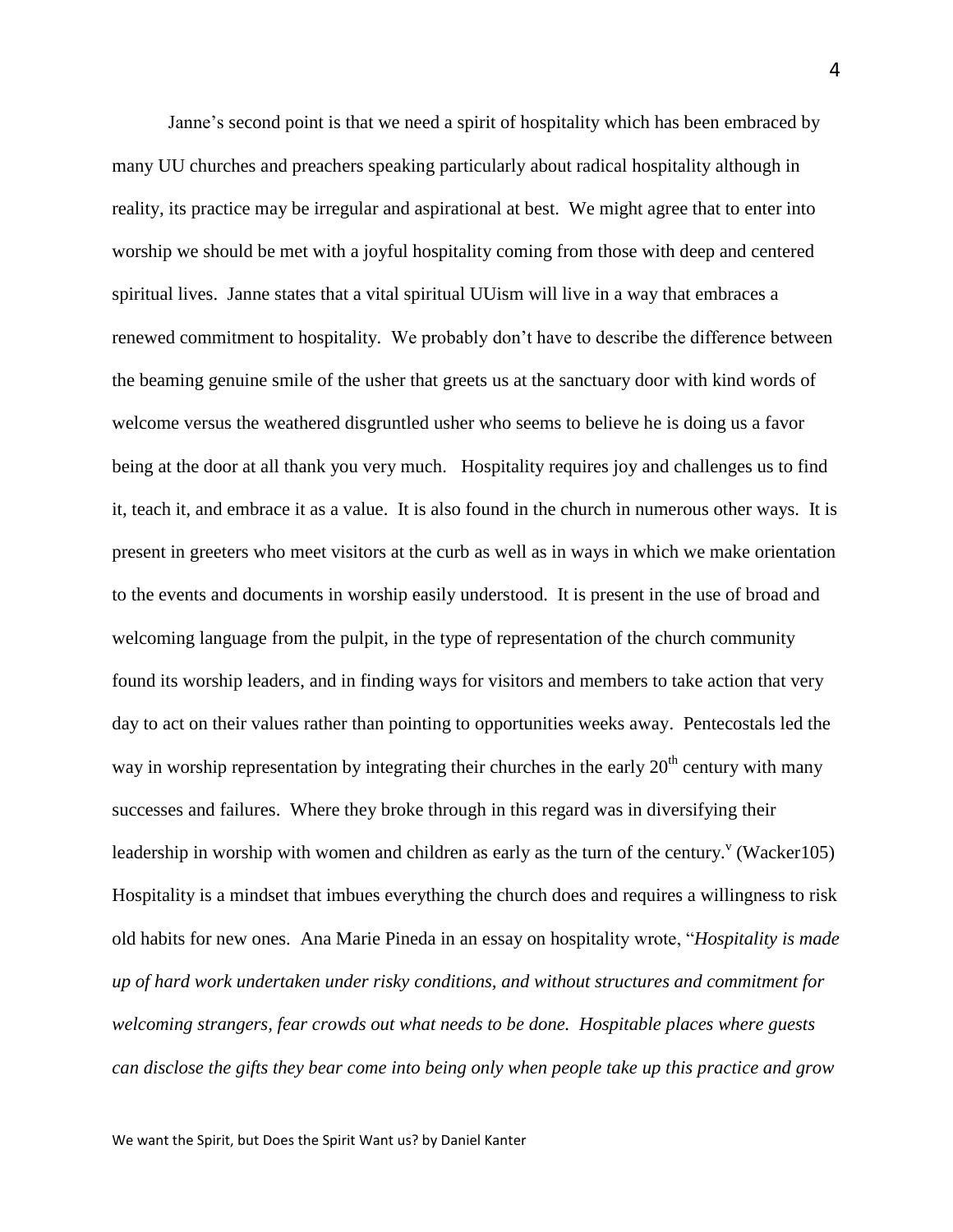*wise, by experience, in doing it well. In the face of overwhelming human need for shelter and care, and in the face of our own fear of strangers, we need to develop ways of supporting one*  another in the practice of hospitality."<sup>vi</sup> (Bass 35) No doubt this is a stone that will be rolled up the hill many times and will roll back down as we experiment with becoming truly hospitable. Hospitality, as Janne points out, will be key to not only greeting worshippers with warmth but also in making room for all who seek us.

Janne also asks us to also consider worship as spirit filled. She asks for embodied and authentic movement through worship that includes an increased emotional range, solemnity, joy, and exuberance. She asks us to have embodied experiences and expand the range of senses utilized. She wants magic and oneness, and encounters with the divine. I agree with her although I wonder how we might judge or invite things like "magic" and "authenticity?" Certainly the dynamic range of emotion can be instructive to us all. Flat line unemotional worship accomplishes little. But forcing exuberance on worshippers can be difficult if not counterproductive. We can be authentic in creating choices making aesthetic decisions that have intention behind them with regard to evoking a certain emotion, and must ask ourselves if there are ethical dilemmas that border on emotional manipulation. On the other hand the choices we make every Sunday involve some form of inevitable manipulation but must include a feeling of safety, love, and explicit honoring of difference. We can offer worship based opportunities for people that respect the range of choices one makes in the moment. We might make explicit the invitation to worshippers to embody their feelings: to move their bodies or be still, to engage their senses or chose to experience worship through whatever dominant sense they know, to respond to sermons vocally or to remain quietly observant. The bottom line is that we can't control or plan for magic, oneness or encounters with the divine but we can be more explicit in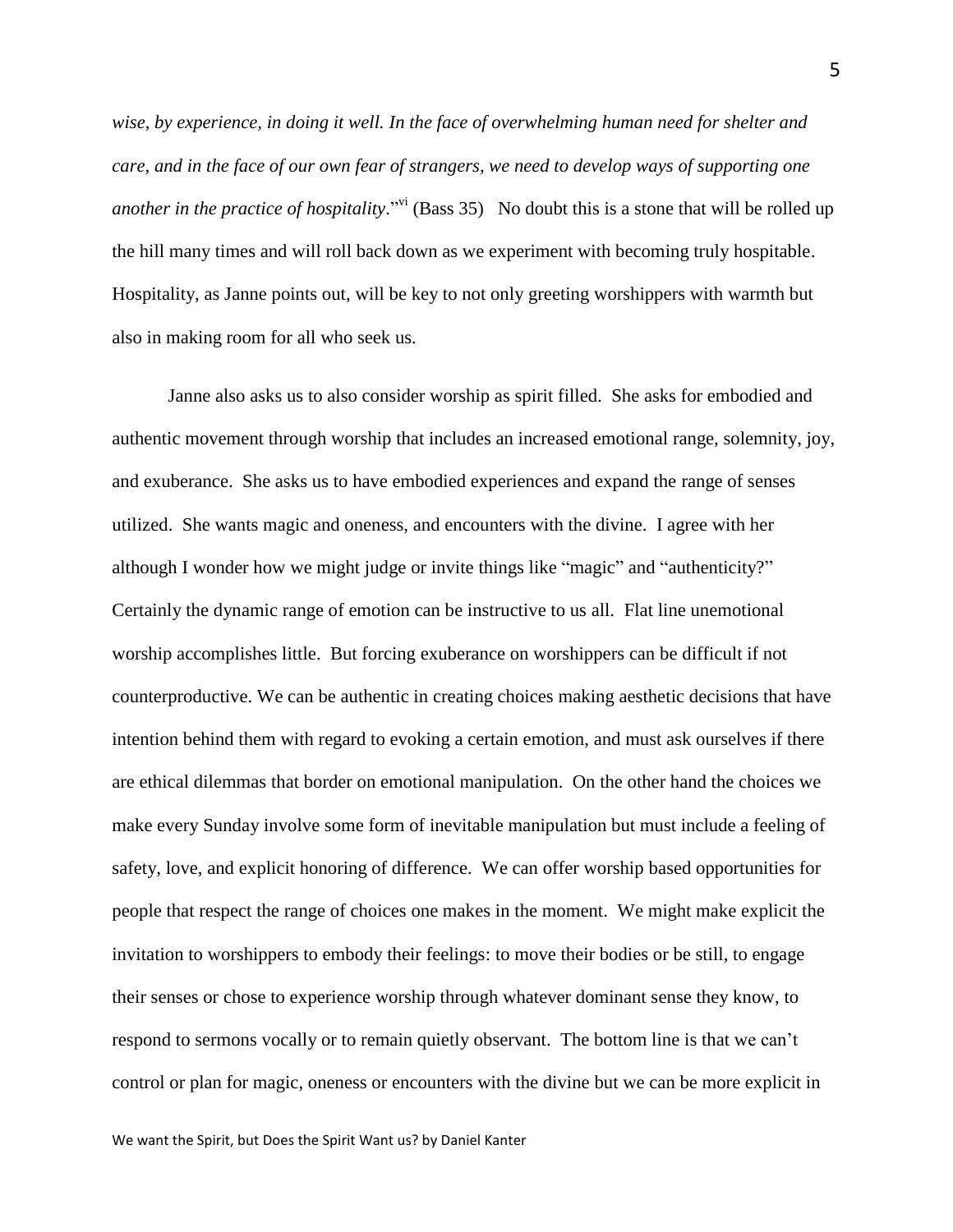helping it occur. Authenticity will be a quality that will support the invitation of magic and oneness and begins with a deep understanding of why we are worshipping at all. To encourage authenticity will require us to state and restate what worship is and what it is for. Both these requirements seem to cause confusion on the parts of UUs throughout our faith today.

The encouragement for spirit filled worship to be embodied worship also requires some consideration on our part. Janne writes about the experience of music at the Vineyard church quoting Luhrmann who suggests that "God enters the body of the worshipper." And later she encourages us to consider rituals like communion, dance, and movement meditations as ways to embody the spirit. Here again UUs need clarity on what we are embodying. We would have to either learn how to enter parts of worship with an ego-less abandon and/or know a God that embodies and enters us physically. This may be a stretch for current UU communities who show suspicion toward surrender and any mention of a God that intervenes in individual lives. Embodiment though can be understood in another way says Clayton J. Schmit, Associate Professor of Preaching and Academic Director for the Brehm Center for Worship, Theology, and the Arts Fuller Theological Seminary wrote, "*Worship is embodied, or brought to life when pastors and church leaders learn to be highly attentive to the spiritual gifts among us and find ways to encourage them and equip for their use in public worship*."<sup>vii</sup> (Schmit 7) Schmit is leading us beyond the feeling of God within us to worship to a sense that "embodied" doesn't necessarily mean bodies moving up and down aisles or speaking in tongues but rather leadership that promotes and cultivates the sharing gifts in worship. This means a fundamental shift for most UU's to an understanding and willingness that they are "in" worship rather than "at" worship. It requires a confidence on the part of ministers to grow leaders who will take responsibility for the parts of worship experience perhaps in unscheduled and unplanned ways.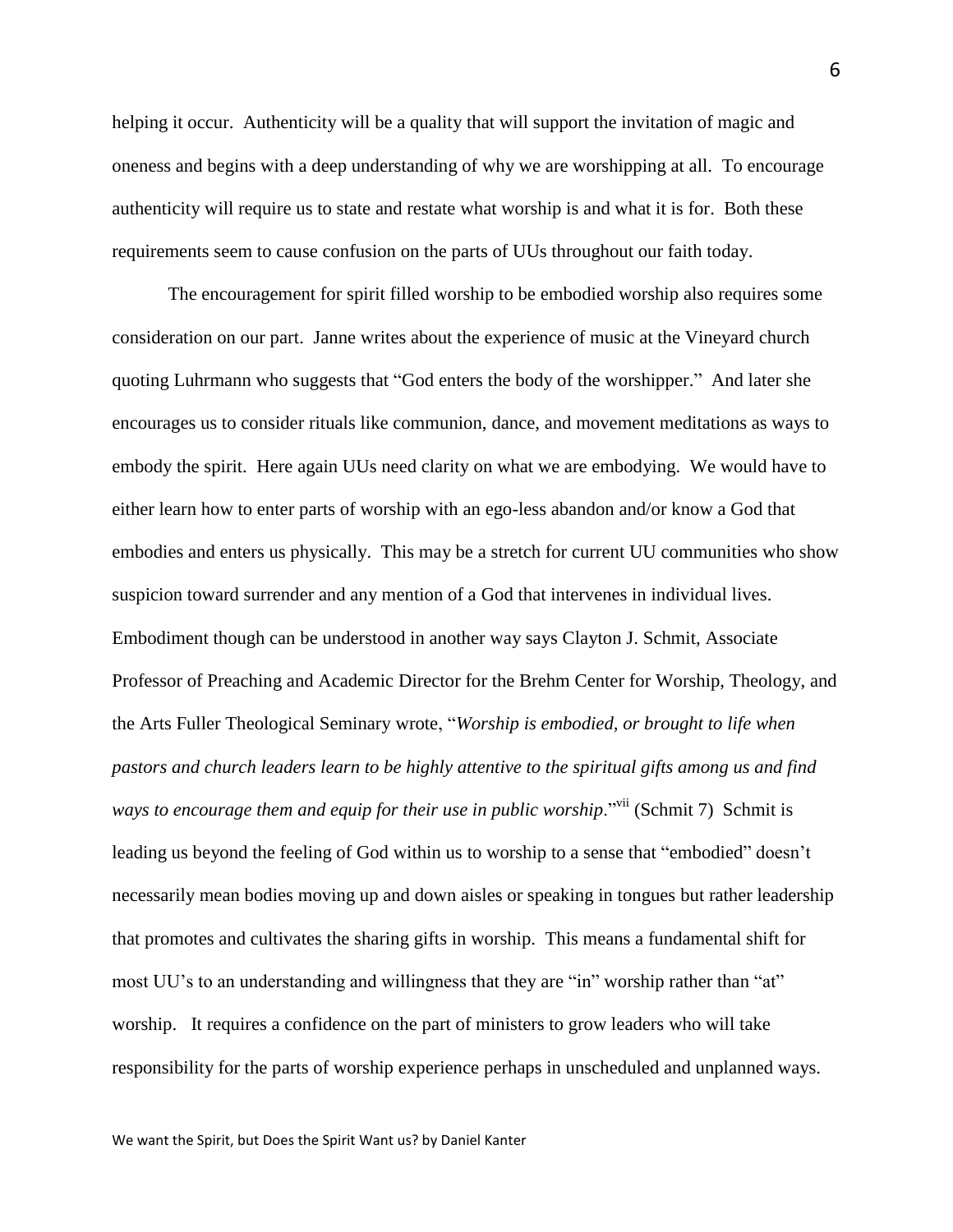It means when we invite an elder or leader to pray in worship from the pulpit we are not met with laughter or astonishment but a satisfied willingness and competent ability to lead the people with confidence. It means choir members and lay worship leaders understand their roles in worship and feel an ownership of it that invites the Spirit with a desire to help crack open the experience we all have. This would essentially involve a willingness on the part of those "in charge" to share the leadership of the congregation in surprising ways.

Another way to facilitate vital spirit filled worship may be, as Janne points out, in the need for a common sung heritage. This seems a stumbling block for UUs to do in an authentic way without co-opting other traditions. We have been good at finding spirituals and changing the words so they sound "spiritual" but not Christian. We UUs for better or worse have thrown out the Father and the Son and are betting on the Spirit. All you have to do is just examine the recent hymnal supplement *Singing the Journey* and you will see spirit supplanting all other religious direction. We now sing hymns about not knowing where we are going but trying to trust a spirit that blows us somewhere or doing when the spirit says do. These hymns are moving at times and some are easier to sing. But we have supplanted hymns that praise the living God and draw us nearer to our God with such spirited pieces. I may be old fashion but I think we need both a theologically centered understanding of God (whatever that might be) and an invitation to the Spirit in our singing to truly make a difference in the lives of our congregations. Will singing these new hymns to the Spirit open us up enough to receive it? Is it our new common sung tradition that will save us?

Undergirding my entire response to Janne's paper is the understanding that despite our challenges we may have opportunities for a new reform of our worship. As Janne says, "Old systems are difficult to break, but we must find a better balance between the head and heart in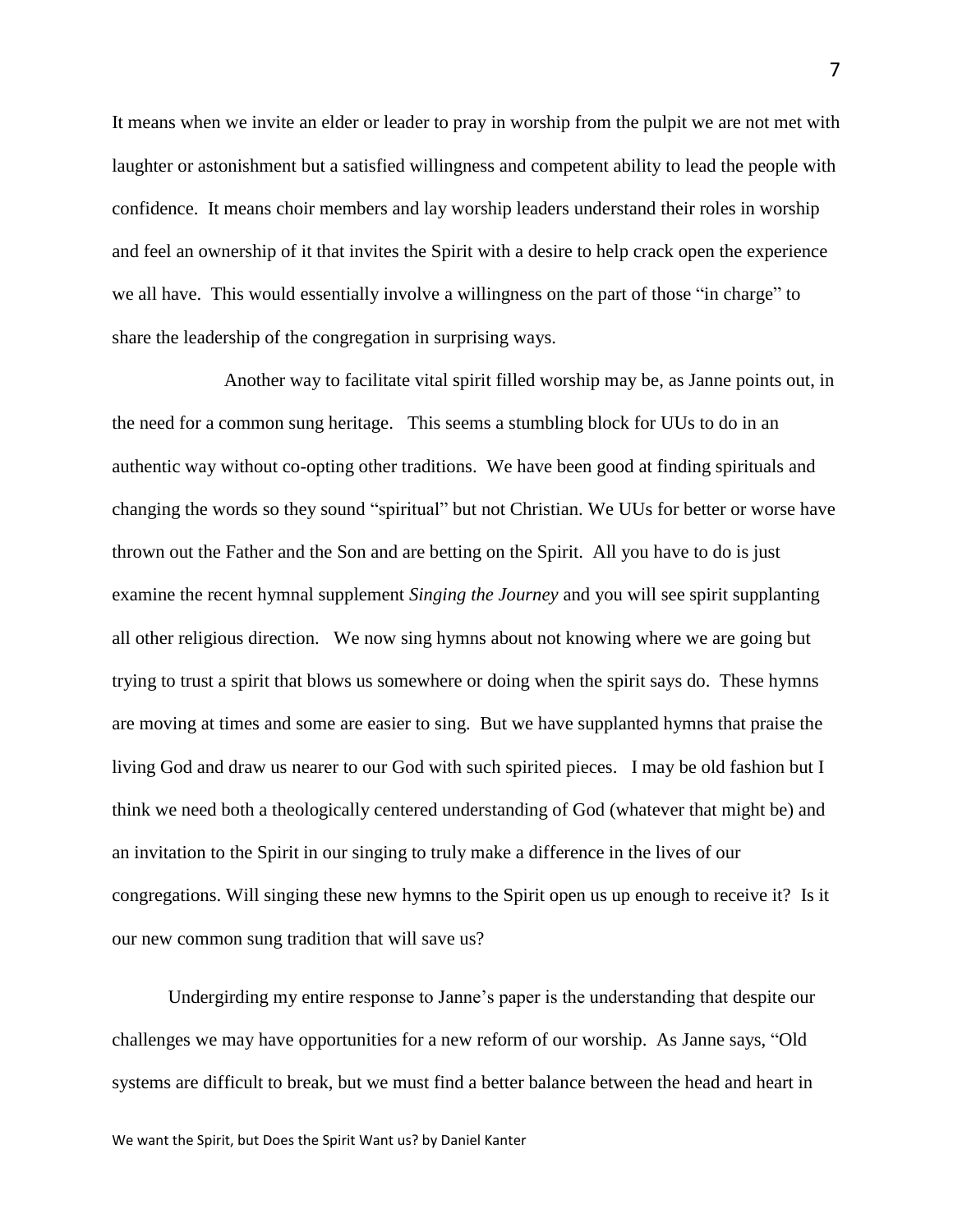worship." This is true and I hope we do it with an eye on who we are rather than an eye on our neighbors or polls that tell us what people want. We must be careful not to fall prey to consumerist ideas of what is working and what is not in worship and what we think people want over what deep and spiritual needs abide.

I fear that implicit in the exercise of creating a "new" order of service with a neo-spiritual flavor we are assuming that our "cold" worship is not nourishing and needs resuscitation. While that may be true in some circumstances it can't be universally true. The young adults who come up to me and say how appreciative they are that we wear robes and stoles ask for more organ music, ancient chants, and less technology are speaking of a deep need, not representing the recent Pew poll. They are not asking us for "neo-spiritual" rock-the-house kind of worship with drums and audio/visuals which saturate their lives. They are asking for something different and more grounding. They are doing what Diana Butler Bass calls, "*searching for a vibrant spiritual community*."<sup>viii</sup>(D. Bass 194) But that vibrant spiritual community need not mean we cater to the consumerist mentality as we imagine the desires of those who do not come to church or could. I'm not saying we can't do worship in the ways Janne imagines with drums and processions and bodies moving. I am asking whether we have settled for an easy answer imagining that an encounter with the divine might now require a modern affect, a beat, group prayer, the use of technology, while catering to a shortened attention span.

We want the Spirit, but Does the Spirit Want us? by Daniel Kanter Roger Scruton in his 2010 Gifford lectures at the University of St. Andrews in England challenged our understanding of encountering the divine by pointing out that it is the consumer world we live in and its pursuits that are counter to the work of the church saying,*"We shouldn't be surprised if God is rarely encountered today. The consumer culture is one without sacrifices. Easy entertainment distracts us from our metaphysical loneliness. The rearranging of the world*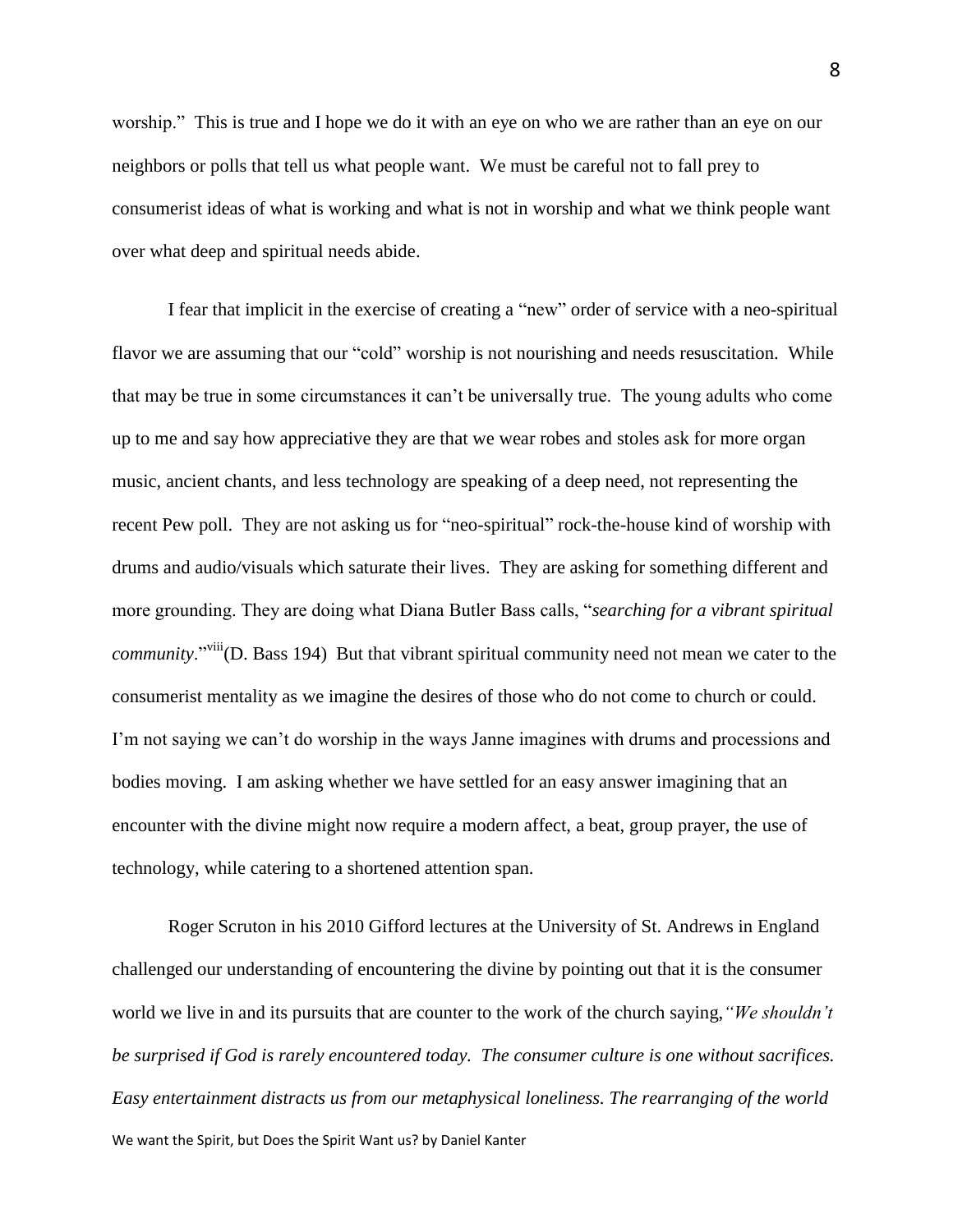*as an object of appetite obscures its meaning as a gift. The defacing of eros and the loss of rights-of-passage eliminate the old conception of human life as an adventure within the community and an offering to others. It is inevitable therefore that moments of sacred awe should be rare among us. Our world contains many openings to the transcendental but they have been blocked by waste. Our disenchanted life is, to use the Socratic idiom, not a life for a human being. By remaking the human being in their habitat as objects to consume rather than subjects to revere we invite the degradation of both. And so we so easily lose our humanity. And joy and repentance are the two key ingredients for recovering our vocation."ix(Scruton)*

Scruton, who in his lectures challenges the hard hand of science to obscure human freedom and the experience of the divine, points to our "consumerization" of society and in turn religion. The challenge is less about freedom than it is about our assumptions about how we experience the divine and the challenge not to sell out because others are having success with one model of worship or another. While we imagine a raucous Pentecostal like UU spirited worship is the answer we might do well to remember that thousands of people, young and old, each year march to the Taize community in France to sing/chant songs in dimmed light as if in a cathedral without a drum beat or the words put on screens. Thousands of spiritual seeking American's travel to India's Kumbh Mela each time it is held where the spiritual exercise is simply to join with others to immerse themselves in the Ganges River and attend rituals as old as human civilization. They are seeking a vibrant spiritual experience while not following new trends in worship or community we tend to assume are best.

One question worth our attention seems to be whether we can do all Janne encourages us to do with the churches we have or will it take a complete overhaul to accomplish? Do we have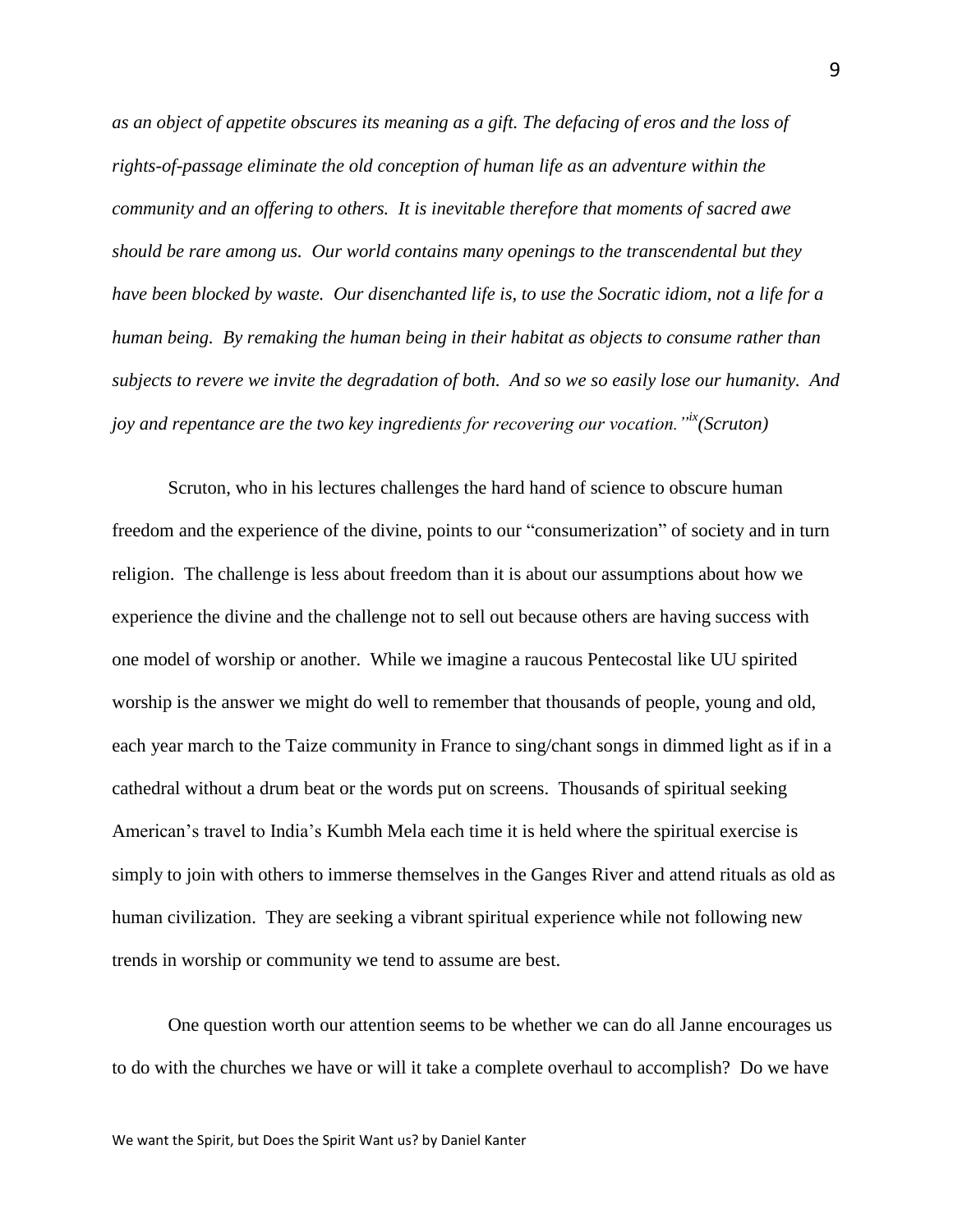what it takes to invite the spirit to worship with us? In thinking about answers to these questions I would challenge us to consider why our people are coming to worship. In my cynical moments I wonder if we are not just entertainment for the mind of UU intellectuals who want 'NPR Live.' They seem at times to be keeping a measured distance from the spirit moving them in our sanctuaries, except through the intellect. They seem to come guarded against anything emotional that they cannot avoid. They seem to come not for the whole of the experience of being a person of faith but rather for elements of worship they judge to be good (or not) in their reviews following the performance. There is a qualitative difference in responses in the receiving line between, "good job" and "that moved me." Both responses seem to come with some surprise on the part of the worshipper, as if they weren't sure they would find much value in worship or that we preachers weren't up to the task of moving their spiritual lives along. Why are they so often surprised by being moved? Do we promise them something other than a deep and meaningful spiritual experience when they enter our sanctuaries? The answer to these questions seems embedded in our UU DNA and might need some attention before we go any further. We might ask whether UUs can find a sense of abandon and humility to truly open to the Spirit moving in our worship at all. This desire for spirit filled worship may also be difficult without a God to surrender to or a tangible sense of a spirit that moves through us without our conscious urgings. This to me is perhaps the greatest challenge we have when considering how our worship should or could evolve. I wonder about the UU who comes not for the holistic experience of "worship" but to see what the minister has to say or hear a good song or see a friend. From examining the spirit filled modes of Pentecostal worship one is struck first and foremost with the worshippers' mindset that is radically willing at least to be moved bodily and spiritually and followed often by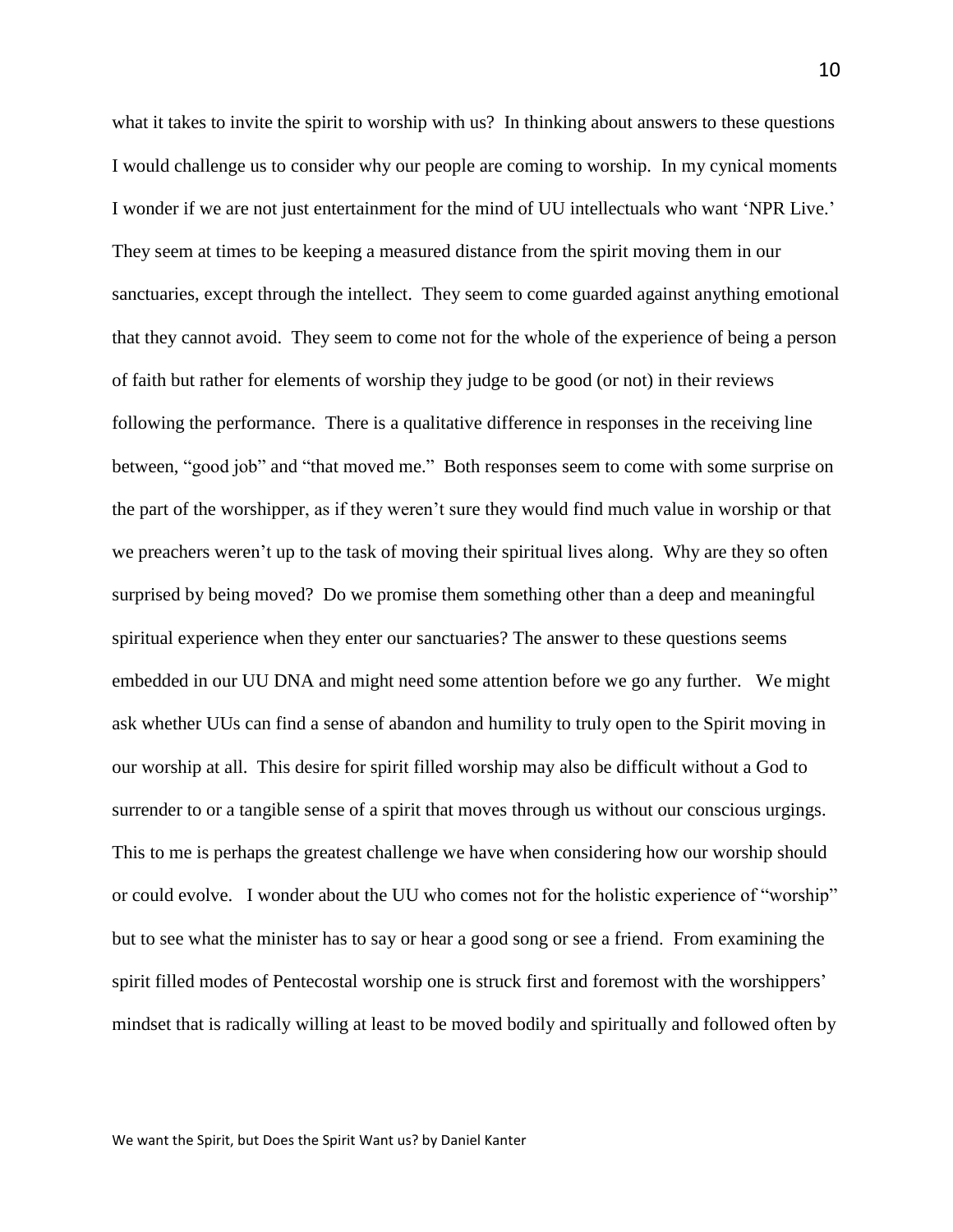a sense of complete surrender without regard for the particulars of the service at all. This mindset is enviable but possibly out of reach for us.

If our churches are to thrive in this way we will have to rethink numerous aspects of how they exist and put down our fears about offending some stakeholders who hope to keep the Spirit at bay. Whether we want to make these changes is another issue. In honor of the work Janne has done I propose an alternative order of worship (see addendum) based on the framework of Diana Butler Bass' statement that what is needed by all worshippers is a vibrant spiritual community that will thrive into the next generation. I proceed here with the caution that an order of worship will not save us and may indeed hinder us. The Pentecostal tradition in some cases thrived because it had been "...delivered from all the Romish nonsense,"<sup>x</sup> of orders of worship. They understood the "order" of worship effective when it, *"…oscillated between antistructural and*  structural impulses.<sup>"Xi</sup> Perhaps the answer is to not have an order of worship at all and to practice surrender to the spirit so that we each show up, not because of the published sermon title, the sermon we wrote, or the musician of the day, but for God.

In conclusion, it occurs to me that Janne's Wellspring Church order of worship, or any other order of worship, may not get UUs to truly invite the spirit and give God the sovereignty to surprise us. What we may be talking about is less of a radical shift in the order of worship than in the style and attitude with which we approach all of what we do. It is possible that we are talking more about competence and the relinquishment of power on behalf of the institution and its leaders than loosening the ties that bind us in worship so that the spirit can enter. It is possible that the spirit is not containable and finds its way into worship great and small without the human intention to make it present at all. I have felt the spirit move in Hindu worship with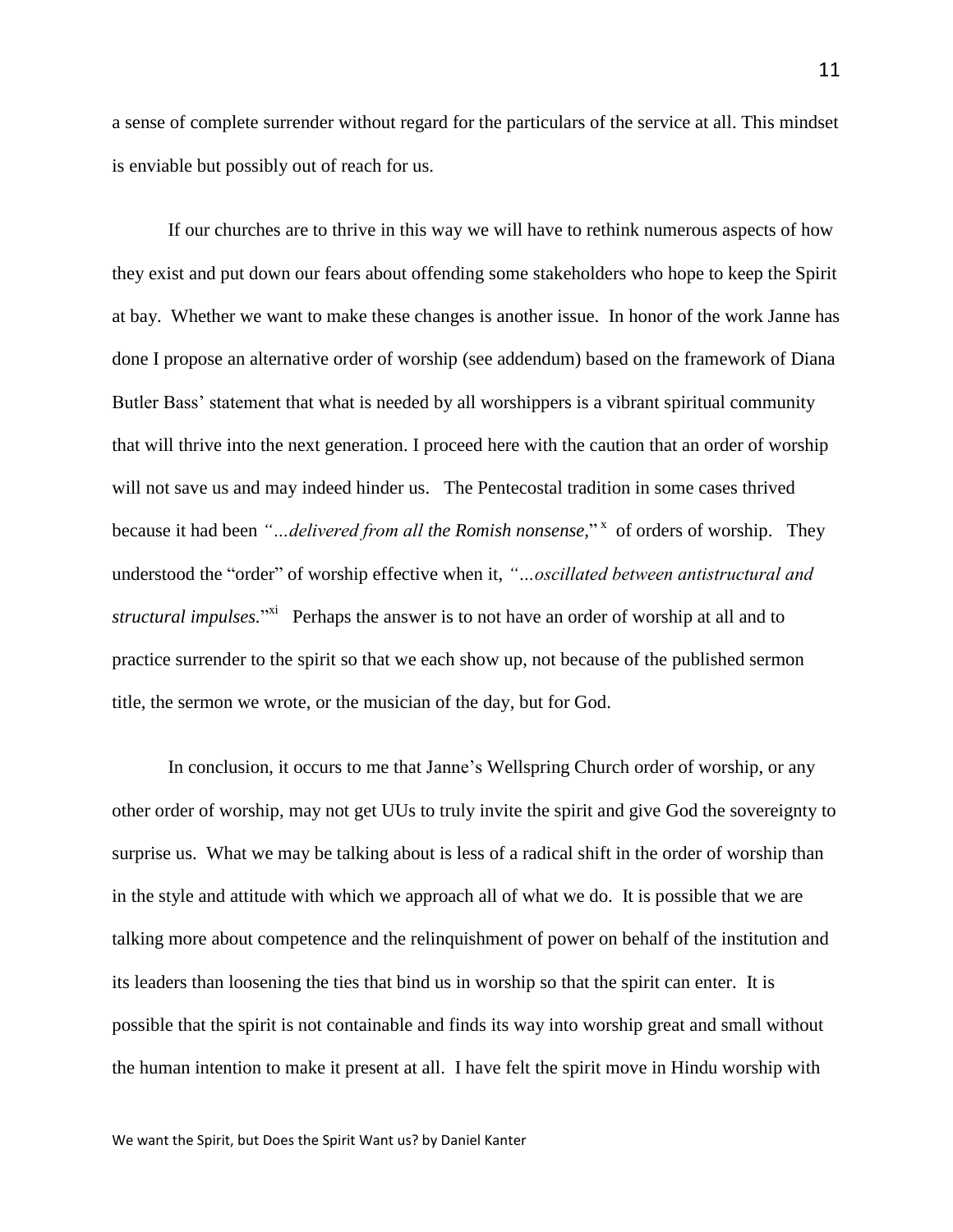no discernible effort on the part of the priests to involve or even acknowledge the participants at all. I have felt it in Quaker meetings without singing, dancing, or spoken words. I have felt it as the sole worshipper in an Episcopal chapel with a scripted stale conservative liturgy, no sermon, no songs, not even any other worshippers to commune with except the priest who dryly read the prayers and psalms out of duty to the office. Will adding elements to our worship that seem Pentecostal or neo-spiritual save us?

The question is not whether we want the spirit but does the spirit want us? It seems that to truly find the kind of Pentecostal spirit in a neo-UUspiritual worship we must be willing to surrender and be truly humble in the eyes of God. Having seen little evidence for either humility or surrender in our churches I cringe at the thought of our trying to welcome a spirit that wants empty bowls to inhabit rather than rigidly individualistic ones filled with thoughts about how life should be or reasons why the preacher is wrong. Perhaps this is somewhat cynically said, but we may have to build this neo-spiritual UUism up from the ground floor up rather than apply it to the churches we have in hopes that we will carry what is good in our tradition into new forms that are not convinced they have it right already. I'm hedging the bet here and will say it still may be possible to make do with what we have. We have all seen flashes of it, and while hopeful for this new day, I still wonder if it is possible.

In the end we need congregations that thrive because they can cultivate a Spirit-filled approach to worship without losing the core of who they are. We need them to worship in ways that find new expressions to carry on tested values and missions not just to fill the pews. And we need to consider all these things in our hearts before we fully embrace this new form of UU spirituality or invite the Spirit to worship which at least today seems to be knocking on the door.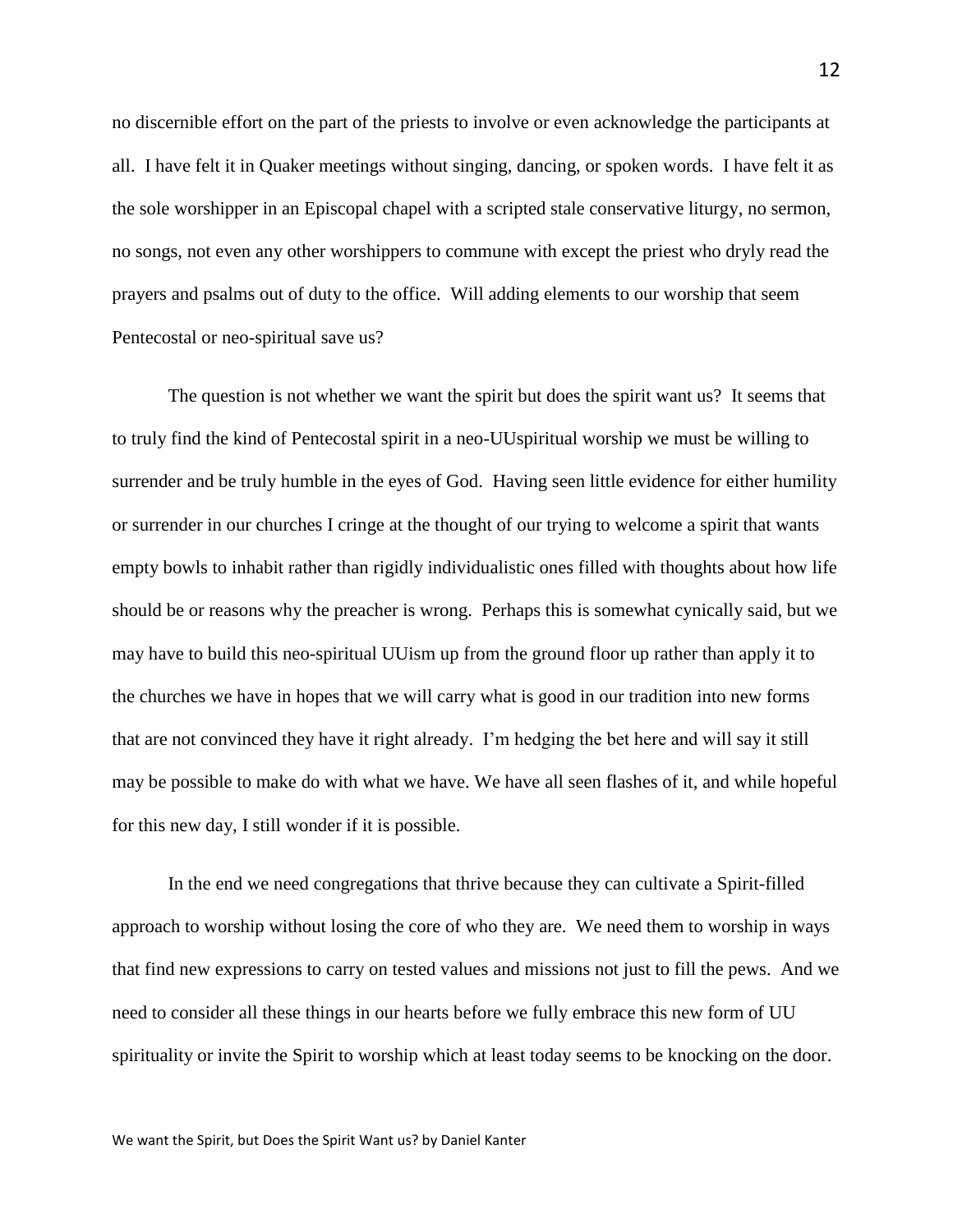### Addendum

I propose this order of worship based on Diana Butler Bass' paradigm of what is needed in the church of the future; vibrant spiritual community:

## **Vibrant-**

**Singing a common known song**-singing songs without heads buried in hymnals can free the worshipper from feeling isolated.

**Musical reflection**-beautiful solos, instrumentals, choral pieces can remain as part of the neo-spiritual UU worship.

**Singing an ancient song**-honoring tradition is grounding. We have many songs that despite difference UU's have with language can be exercises in letting go and translating fluently to the modern day.

**Silence**-the Quakers have a corner on silence because they know how it invites presence and a sense of the spirit moving amongst us without the noise of everyday or distraction of being led the worshipper can ground themselves quietly. David Byrne wrote in an article in Smithsonian Magazine about the way we process music, "...silence is the rarity that we pay for and savor.'<sup>xii</sup>

**Singing a new song**-learning songs is a part of the vibrancy of worship. A focused music department could make this a priority.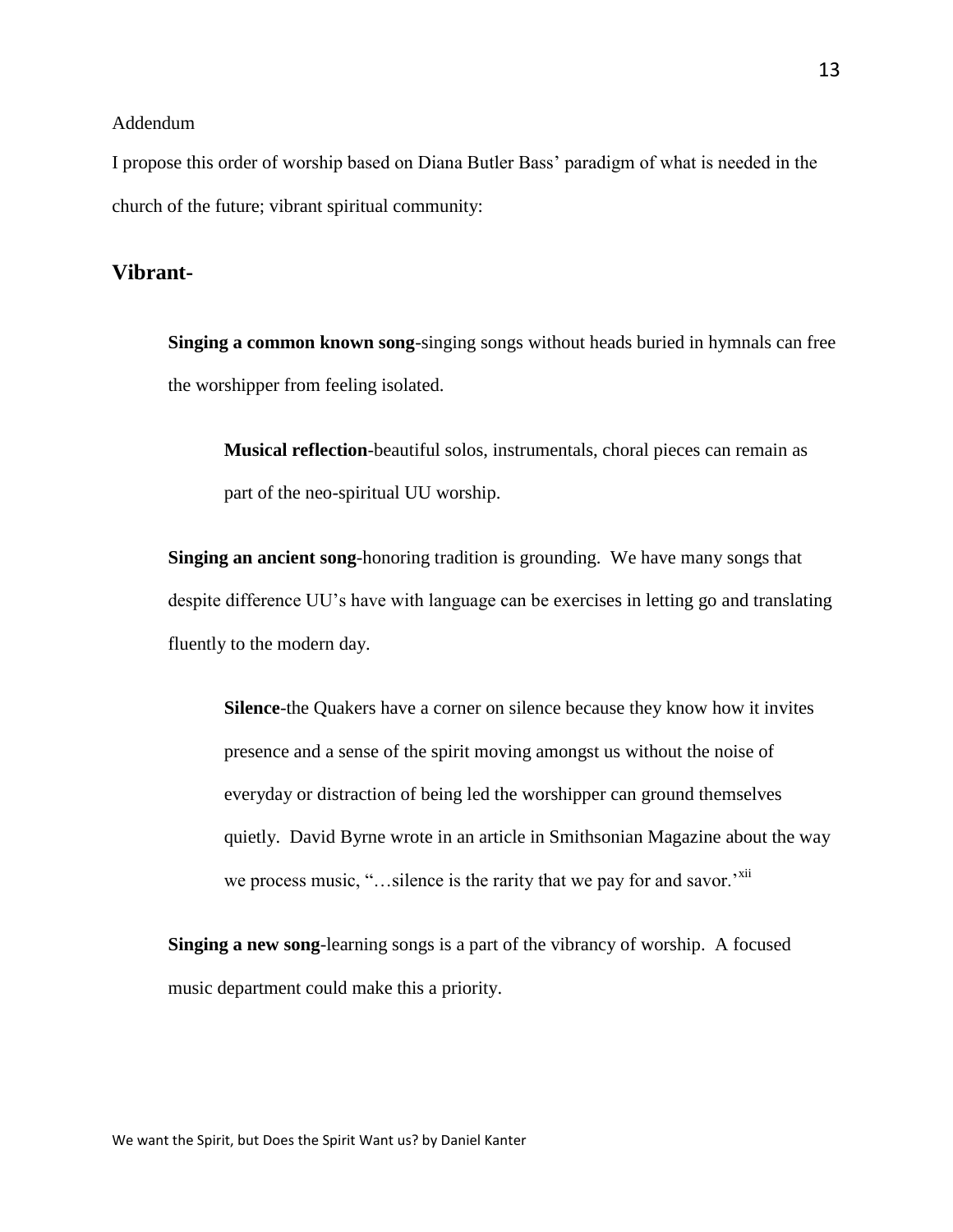## **Spiritual-**

#### **Prayer led by the minister or gifted lay person**:

-prayer to do good and for gratitude

-prayer for unity that we overcome our differences and acknowledge our need to work for a common good.

-prayer for mutuality that we overcome our individualism and see a common bond

**Lighting of candles**—giving people an opportunity to light a candle in memory or celebration of something or someone in their lives silently can provide a kind of sacred moment for the worshipper and community. Many of our churches do this already.

# **Community-**

**Reflection by the minister on a question for the day**-unlike a sermon this might be done spontaneously. It may be a spiritual question s/he has been wrestling with. It might be one s/he wants the congregation to wrestle with but it might be treated less intensely than a sermon would in the sense that it could be more conversational or even more interactive.

**Passing the peace**-people touching each other makes a community feel in their bodies the lives of others. Of course the history of Pentecostalism warns there should be boundaries in place to protect those who need more physical space.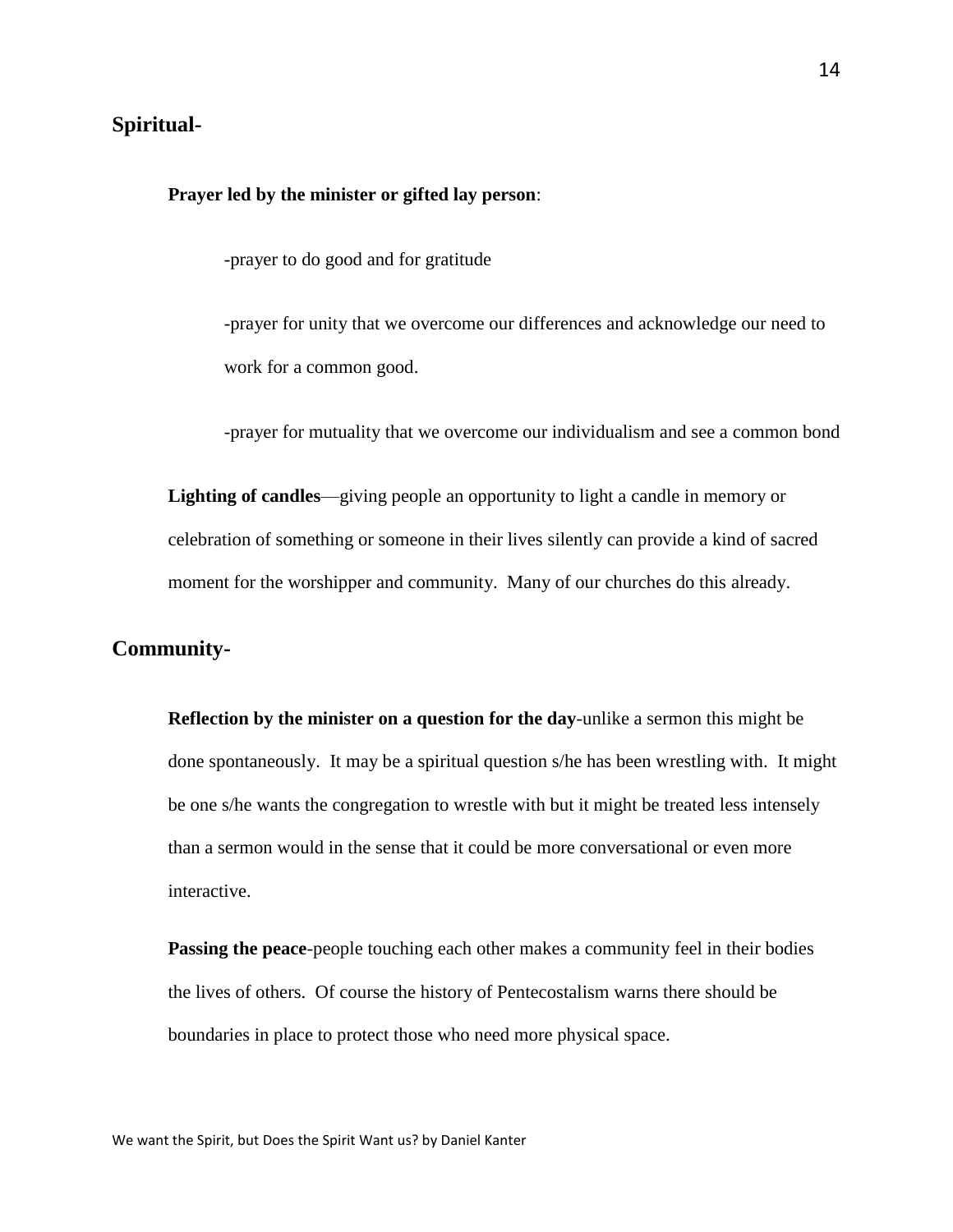**Answering the question of the day with a neighbor**-conversations of a spiritual nature in worship might help us to connect more deeply and go deeper especially when encouraged by leadership and guided in ways that work.

**Singing**-singing the new song.

**Blessing each other for departure**-communal benediction.